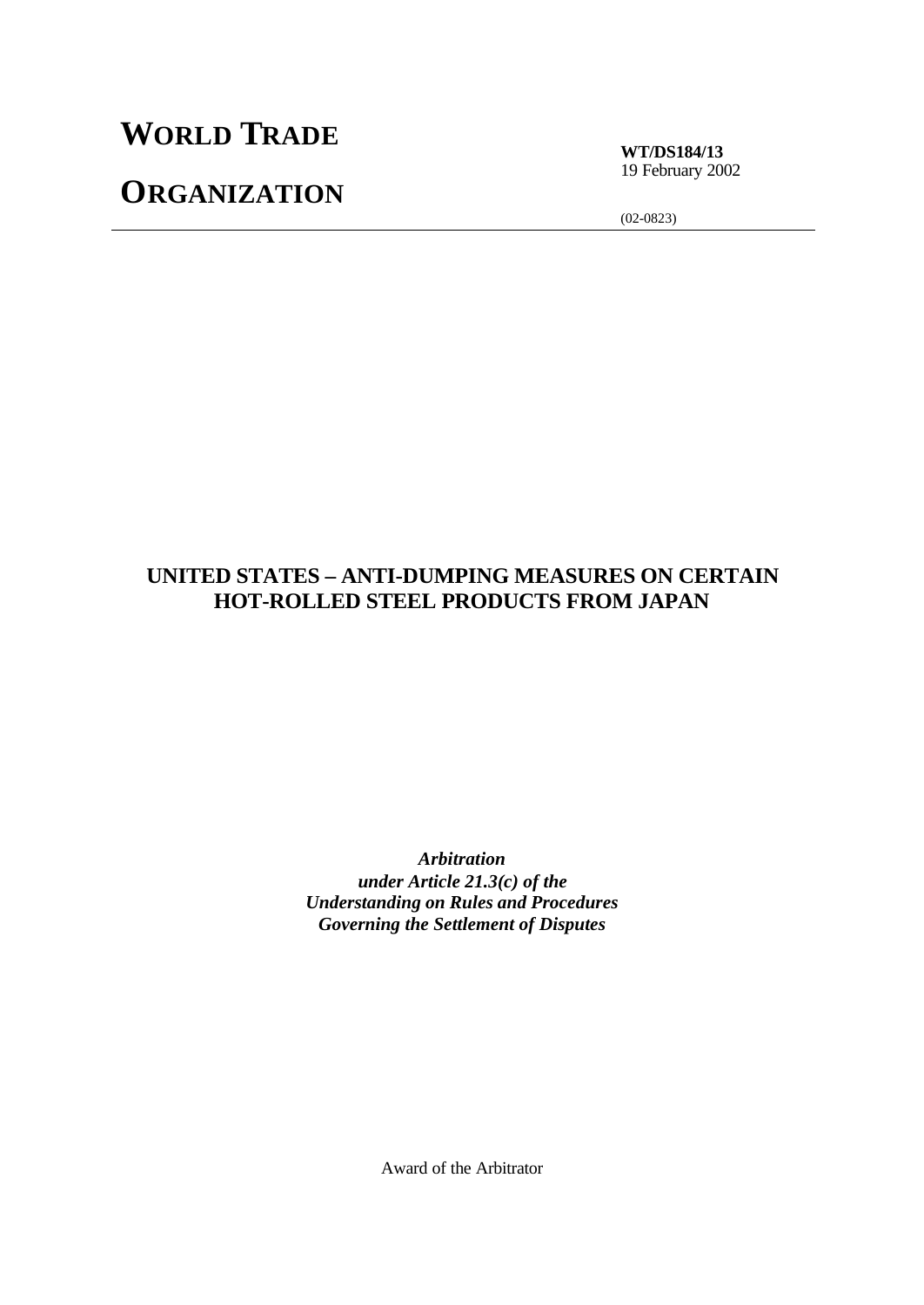Florentino P. Feliciano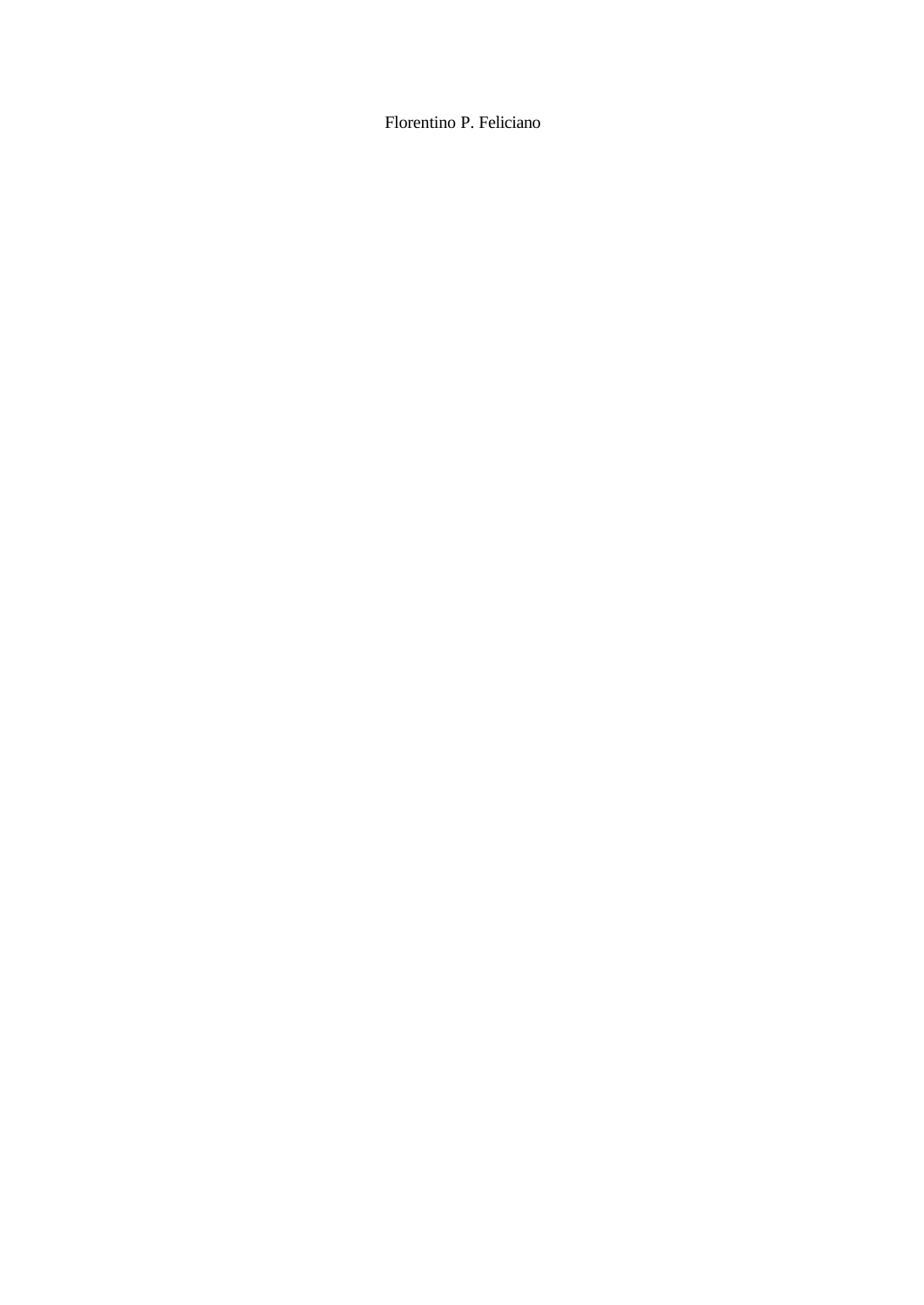### **I. Introduction**

1. On 23 August 2001, the Dispute Settlement Body (the "DSB") adopted the Appellate Body Report<sup>1</sup> and the Panel Report<sup>2</sup>, as modified by the Appellate Body Report, in *United States – Anti-*Dumping Measures on Certain Hot-Rolled Steel Products from Japan ("US – Hot-Rolled Steel").<sup>3</sup> At the DSB meeting of 10 September 2001, the United States informed the DSB, pursuant to Article 21.3 of the *Understanding on Rules and Procedures Governing the Settlement of Disputes* (the "DSU"), that it would implement the recommendations and rulings of the DSB in this dispute and that it would require a "reasonable period of time" to do so, under the terms of Article 21.3 of the DSU.<sup>4</sup>

2. In view of its inability to reach an agreement with the United States on the period of time reasonably required for implementation of those recommendations and rulings, Japan requested that such period be determined by binding arbitration pursuant to Article 21.3(c) of the DSU.<sup>5</sup>

3. By joint letter of 6 December 2001, the United States and Japan notified the DSB that they had agreed that the duration of the "reasonable period of time" for implementation should be determined through binding arbitration, under the terms of Article 21.3(c) of the DSU, and that I should act as Arbitrator.<sup>6</sup> The parties had indicated in a previous letter that they had agreed to extend the time period for the arbitration to 19 February 2002.<sup>7</sup> Notwithstanding this extension of the time period, the parties stated that the arbitration award would be deemed to be an award made under Article 21.3(c) of the DSU. My acceptance of the designation as Arbitrator was conveyed to the parties by letter of 10 December 2001. 8

4. Written submissions were received from the United States and Japan on 4 January 2002, and an oral hearing was held on 18 January 2002.

<sup>1</sup>Appellate Body Report, WT/DS/184/AB/R. <sup>2</sup>Panel Report, WT/DS184/R. WT/DS184/8. WT/DSB/M/109. WT/DS184/9. WT/DS184/11. WT/DS184/10. WT/DS184/12.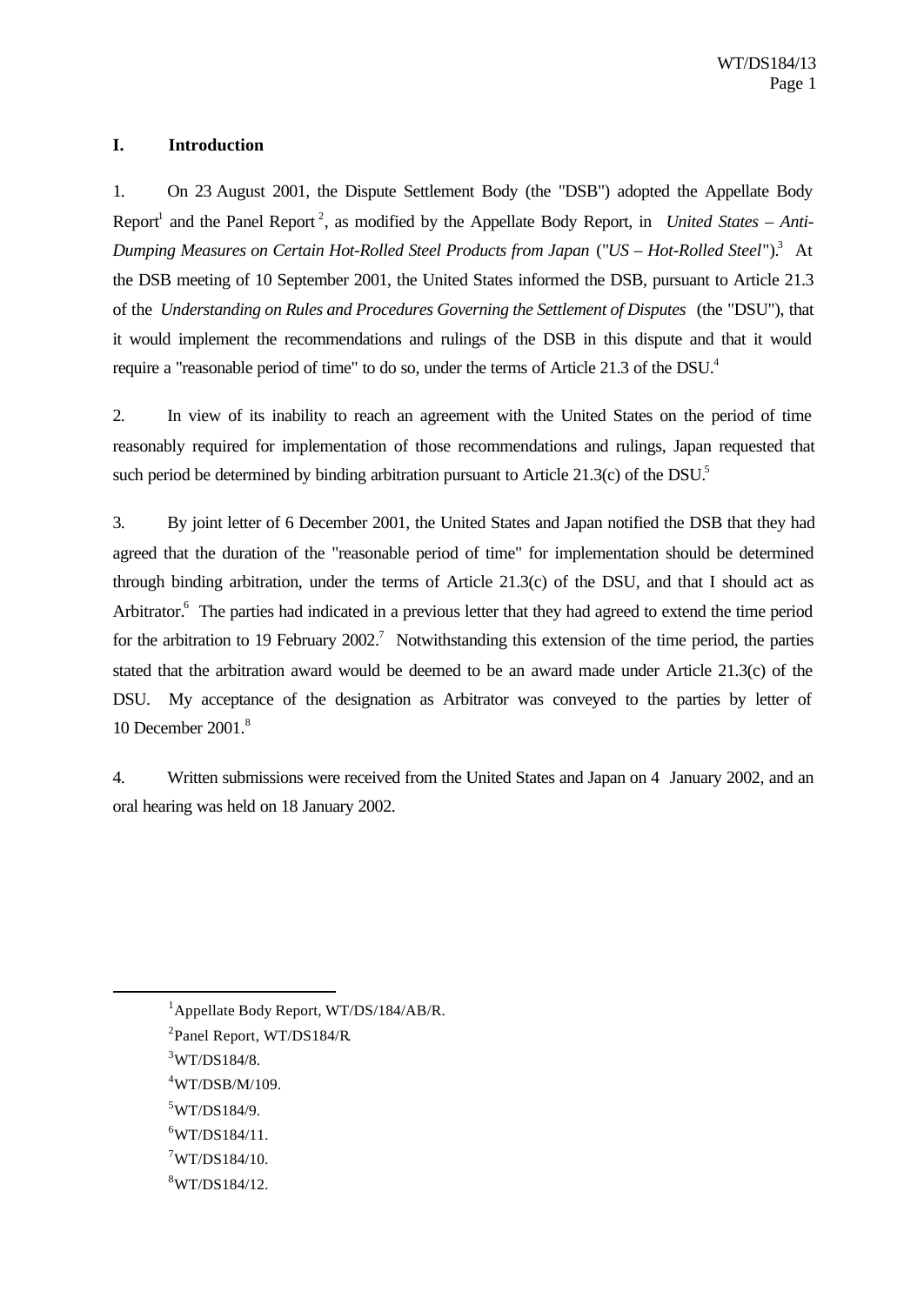### **II. Arguments of the Parties**

#### A. *The United States*

5. The United States requests me to fix the "reasonable period of time" at 18 months, so that that period will expire on 23 February 2003.

6. The United States submits that implementation will entail a multi-faceted process that may include extensive consultations with Congress, legislative action, internal analysis and revision of certain policies and practices, and a recalculation of the dumping margins. It anticipates that the process will require 14 months for the enactment of amending legislation and 4 additional months to apply this legislation to the anti-dumping investigation at issue.

7. In the present case, the United States argues that the legal forms of implementation and the technical complexity of the necessary measures constitute particular circumstances that justify a "reasonable period of time" in excess of 15 months under Article 21.3(c).

8. The United States explains that this case requires a sequential combination of forms of implementation. The first step involves the enactment of a statute amending Section 735(c)(5)(A) of the United States Tariff Act of 1930, as amended, which refers to the calculation of the "all others" rate. The "all others" rate is defined in this statute as the rate of dumping duty that is imposed on companies that were not individually investigated. Following the enactment of the amending statute, the Department of Commerce of the United States will be required to issue an amended determination in the anti-dumping investigation at issue. The United States maintains that this second step can be carried out only after enactment of this legislation, given that the administering authority must apply the amended statute.

9. The United States further states that, in addition to amending the statute relating to the "all others" rate and applying it, there are other recommendations and rulings to be implemented. These other recommendations and rulings are already in the process of being implemented and their implementation will be completed within the time period required to pass the legislative change mentioned earlier. As an example, the United States mentions the need to change the administrative practice with respect to the exclusion of home market sales on the basis of the "99.5 percent" or "arm's length" test. No additional time is separately sought to carry out such change of practice.

10. The United States submits that a period of 14 months to make the necessary legislative changes is reasonable in the light of the United States legal system and prior experience. The end of this period would correspond, according to the United States, to the end of the current (2002) session of the United States Congress when there is greater likelihood of enactment of the implementing legislation.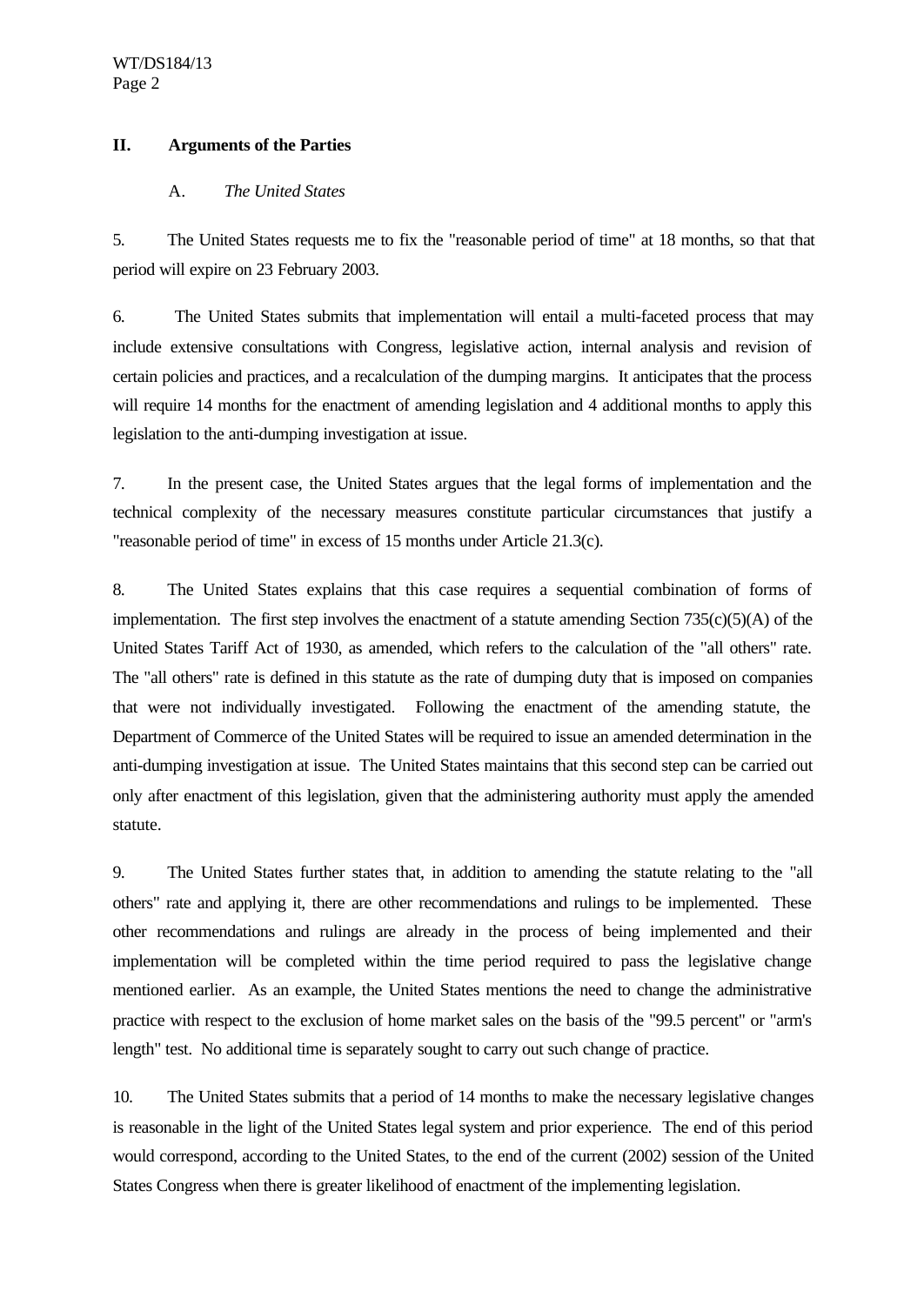11. According to the United States, a period of 14 months for implementation of the necessary legislation is consistent with past arbitration awards under Article 21.3(c) of the DSU. The United States points, in this regard, to the time periods set by the arbitrators in several previous disputes.<sup>9</sup>

12. In describing the procedures for introduction and consideration of legislation in the United States Congress and the timeframe applicable to these procedures, the United States explains that the earliest date a bill can be introduced is during the month of January, when its Congress convenes. The process is complex and a bill must move through numerous stages, none of which has well-defined timetables. To illustrate the volume of its legislative business, the United States notes that a total of 5,514 bills were introduced during the First Session of the 106th Congress and only 170 of these bills became law. The United States points out that at every step of the process, legislators have the ability to control the progress of a bill or to seek additional time for its consideration. Most bills that do become law are not enacted until the last weeks or months of a legislative session. Fifteen of 25 major trade laws enacted since 1930 became law at the end or after a session of the United States Congress.

13. According to the United States, the actions that must be undertaken in the anti-dumping investigation at issue following enactment of the amending statute include: calculation of the "all others" rate based on the new methodology; preparation of a draft redetermination to provide to interested parties for comment as required under domestic law; issuance of a final redetermination; and, finally, correction of clerical errors.

14. The United States maintains that the *Agreement on Implementation of Article VI of the General Agreement on Tariffs and Trade 1994* (the "*Anti-Dumping Agreement*") contains a number of due process and transparency obligations that should be taken into account in determining the amount of time required to issue the dumping redetermination. Reference is made to, for example, Articles 6.2, 6.4 and 12 of the *Anti-Dumping Agreement*. The United States stresses that these due process safeguards are no less significant in the context of a redetermination based on the DSB's recommendations and rulings and argues, therefore, that the arbitrator's award should respect these safeguards as reflected in United States law and regulations.

<sup>9</sup> The United States refers to Award of the Arbitrator, *Japan – Taxes on Alcoholic Beverages – Arbitration under Article 21.3(c) of the DSU* ("*Japan – Alcoholic Beverages II* "), WT/DS8/15, WT/DS10/15, WT/DS11/13, 14 February 1997, DSR 1997:I, 3; Award of the Arbitrator, *European Communities – Regime for the Importation, Sale and Distribution of Bananas – Arbitration under Article 21.3(c) of the DSU* ("*EC – Bananas III* "), WT/DS27/15, 7 January 1998, DSR 1998:I, 3; Award of the Arbitrator, *EC Measures Concerning Meat and Meat Products (Hormones) – Arbitration under Article 21.3(c) of the DSU* ("*EC – Hormones* "), WT/DS26/15, WT/DS48/13, 29 May 1998; Award of the Arbitrator, *United States – Anti-Dumping Act of 1916 – Arbitration under Article 21.3(c) of the DSU* ("*US – 1916 Act* "), WT/DS136/11, WT/DS162/14, 28 February 2001; and, Award of the Arbitrator, *United States – Section 110(5) of the US Copyright Act – Arbitration under Article 21.3(c) of the DSU* ("*US – Section 110(5) Copyright Act* "), WT/DS160/12, 15 January 2001.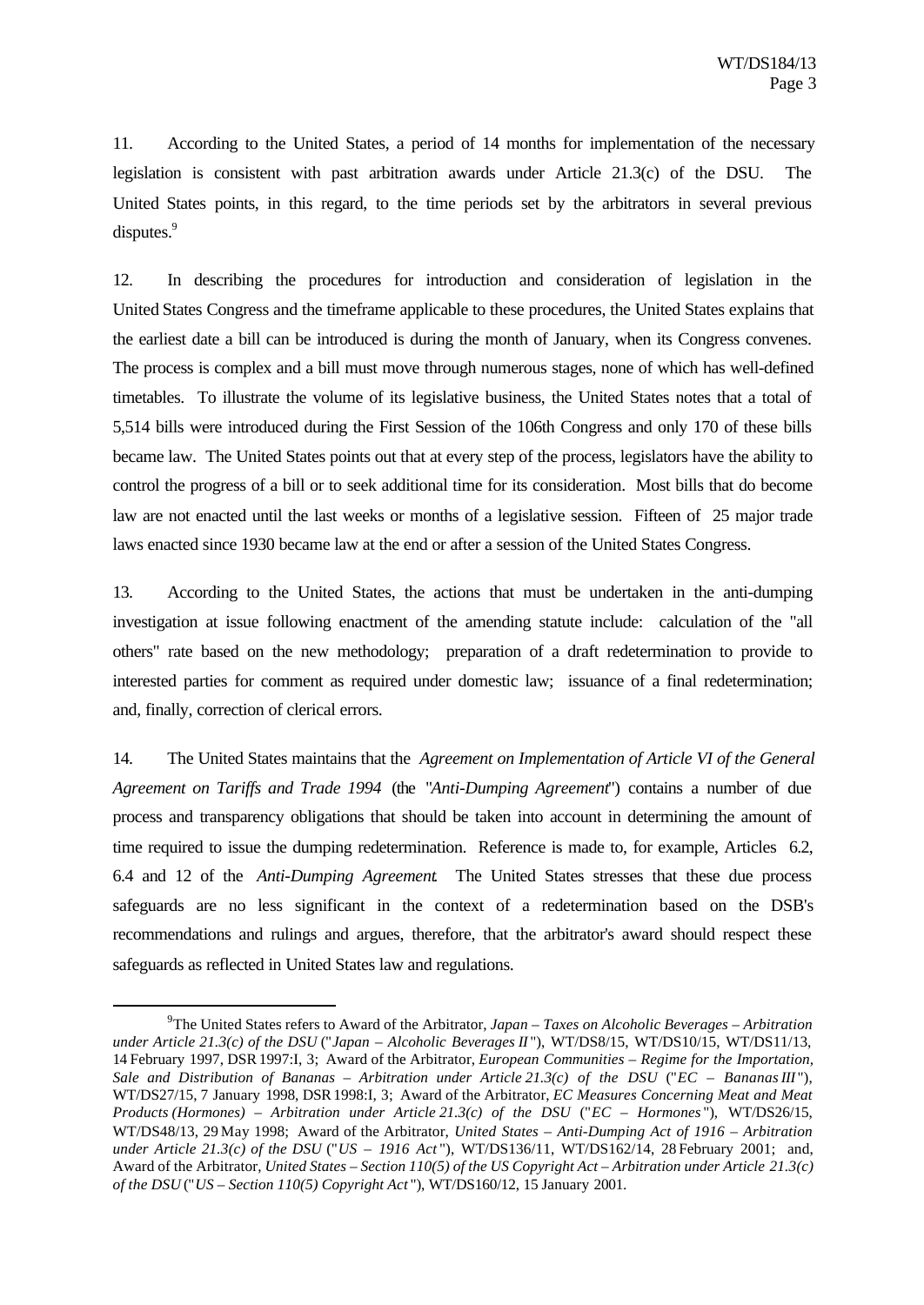15. The United States thus submits that the practical minimum to recalculate the "all others" rate and to make a draft redetermination available to interested parties is at least 30 days following the enactment of the amending legislation. This would be followed by a 30-day period to allow for comments from interested parties. Then, an additional time period of 30 days are required to produce a final redetermination. Finally, 30 days are added to make any necessary corrections. These time periods add up to 4 months following the 14 months required for the enactment of the amending legislation. The United States requests, therefore, that the "reasonable period of time" be set at 18 months.

B. *Japan*

16. Japan submits that a period of 10 months from the date of adoption of the Panel Report, as modified by the Appellate Body, and up to 23 June 2002, is a "reasonable period of time" for implementation by the United States of the recommendations and rulings of the DSB.

17. According to Japan, in order to implement the rulings and recommendations of the DSB, the United States must:

- (i) amend the statutory provision on the "all others" rate to remove the requirement that these rates exclude only those margins based "entirely" on the facts available;
- (ii) adopt an even-handed "arm's length" test for determining whether the home market sales to affiliates are made in the ordinary course of trade;
- (iii) recalculate Kawasaki Steel Corporation's ("KSC") dumping margin incorporating the new "arm's length" test and not applying adverse facts available to KSC's United States sales through its affiliated company in the United States;
- (iv) recalculate Nippon Steel Corporation's ("NSC") dumping margin incorporating the new "arm's length" test and not applying facts available (i.e., using NSC's submitted weight conversion factor);
- (v) recalculate NKK Corporation's ("NKK") dumping margin incorporating the new "arm's length" test and not applying facts available (i.e., using NKK's submitted weight conversion factor);
- (vi) recalculate the "all others" dumping margin incorporating the change in the statutory provision; and,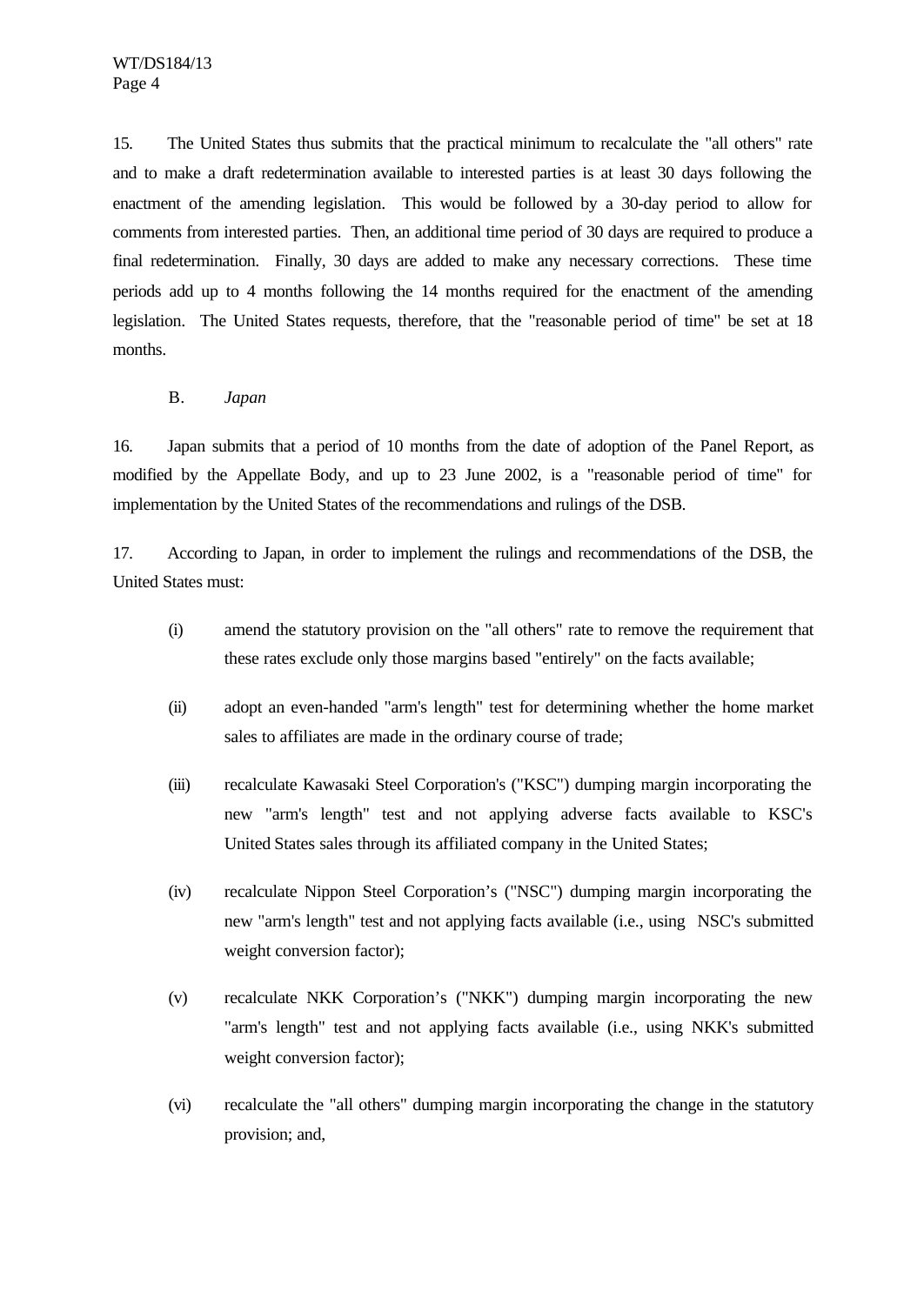(vii) redetermine whether the domestic industry is materially injured by reason of subject imports while ensuring that the merchant and captive markets are examined in a like or comparable way, and that the proper standard is applied to avoid attributing the effects of other causes to imports.

18. Japan argues that Article 21.1 of the DSU requires "prompt compliance" with the recommendations and rulings of the DSB. It asserts further that the implementing Member bears the burden of proving that "prompt" or "immediate" compliance is "impracticable". Japan then refers to the arbitrator's award in *Canada – Patent Protection of Pharmaceutical Products – Arbitration under Article 21.3(c) of the DSU* ("*Canada – Pharmaceutical Patents* ")<sup>10</sup>, and asserts that this burden increases with the length of the proposed period for implementation. Japan contends that the United States has failed to meet this burden.

19. Referring to the arbitrator's award in *Canada- Pharmaceutical Patents* <sup>11</sup> , Japan argues that in an arbitration under Article 21.3(c) of the DSU, as a general rule, only factors relating to actual implementation within the Member's domestic legal system may be considered. In past arbitrations, arbitrators have considered as relevant such circumstances as the means of implementation, the complexity of the measures, and the existence of mandatory time limits for procedures under domestic law, while refusing to consider other circumstances, such as the "contentiousness" of the implementation, the ongoing structural adjustment or the adverse effects on domestic producers and consumers within the implementing Member. Relying on these considerations, Japan submits that any domestic hurdles of a non-legal nature that the United States' implementation efforts may face are irrelevant to the analysis under Article 21.3(c).

20. According to Japan, the maximum time period within which the United States should implement the DSB's recommendations and rulings is 10 months. The United States should be able to complete the amendment of its statute within a period of seven months from the date the DSB adopted the Panel Report as modified by the Appellate Body. Japan states that amendments to the "Foreign

 $10$ Award of the Arbitrator, WT/DS114/13, 18 August 2000.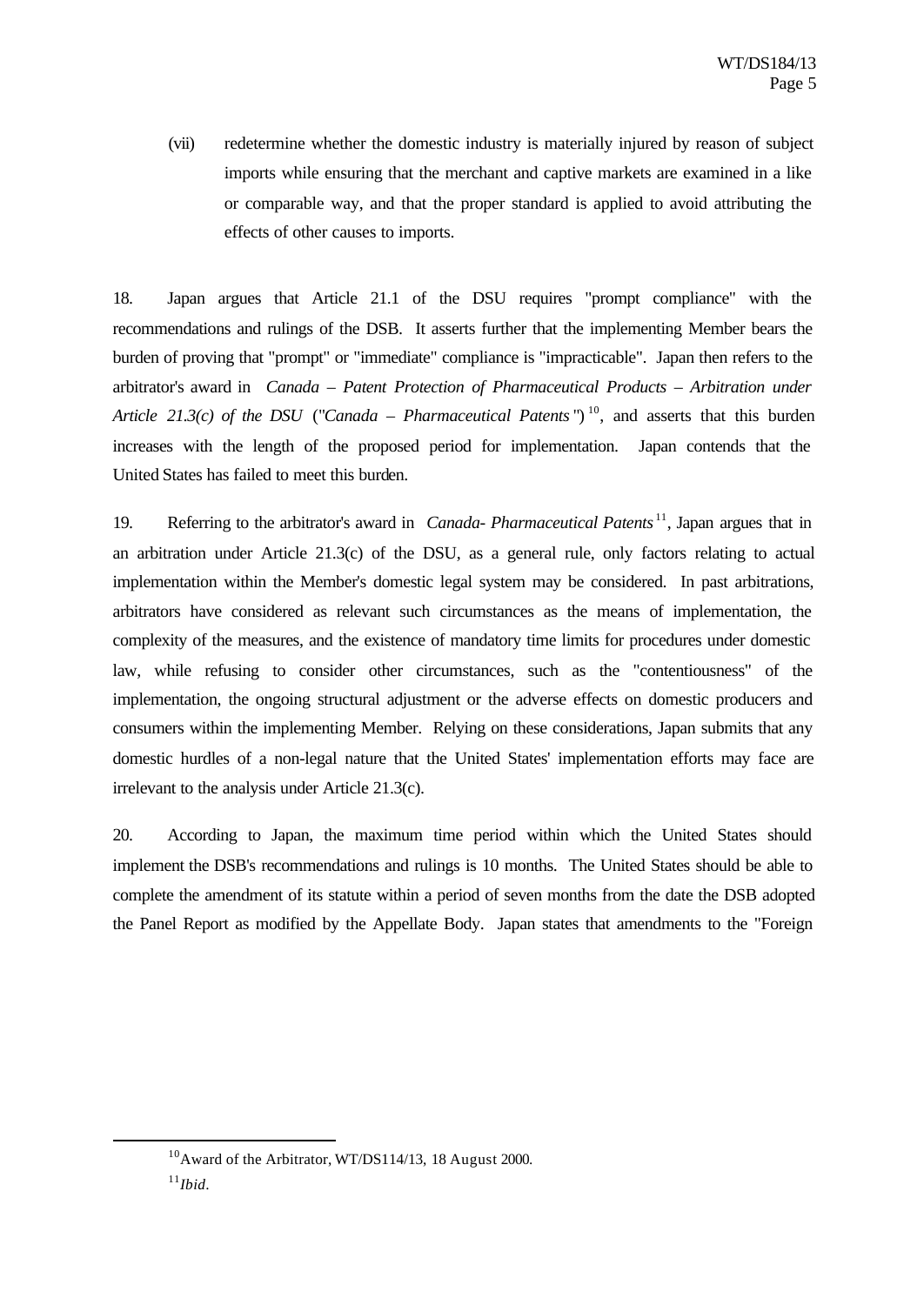Sales Corporations" legislation were enacted in three and a half months from the date of introduction of the amending bill and that the Byrd Amendment was enacted in less than one month from the date it was attached to another bill. The amendment required in the present case to make the statute consistent with the *Anti-Dumping Agreement* is only the deletion of one word—"entirely". Japan additionally explains that in respect of the "arm's length" test, the United States does not need to amend its existing regulations, but rather needs only to correct its administrative practice. In the view of Japan, the United States should be able to complete this change in administrative practice within the seven months that Japan proposes be allocated for the enactment of the amending legislation.

21. Japan contends that once the statute is amended, the United States can complete the recalculations of all dumping margins within a period of one month. This period is similar to that used by the United States during the original less-than-fair-value investigation. Japan does not see why the United States needs to collect new information to perform the recalculations; the changes needed are simple changes to the pertinent programming code.

22. Japan also submits that the injury redetermination can be carried out within 45 days after the dumping recalculation is issued. The United States International Trade Commission (the "USITC"), the agency responsible for performing the injury analysis, can begin its work immediately, even while the other agencies are carrying out their own tasks. The facts and analysis necessary for this purpose have already been established. Forty-five days is the period normally given to the USITC to take the dumping margins into consideration.

23. Japan finally contends that the remaining procedures, including those required under United States law, can be completed within two weeks from the date the USITC completes its injury redetermination. These procedures include the consultations with the United States Congress required under the Uruguay Round Agreements Act and the publication of the redeterminations in the *Federal Register*. United States law does not provide any maximum or minimum time periods to carry out these procedures. Japan requests, therefore, that the "reasonable period of time" for implementation of the recommendations and rulings of the DSB by the United States be set at 10 months from the adoption of the Appellate Body Report.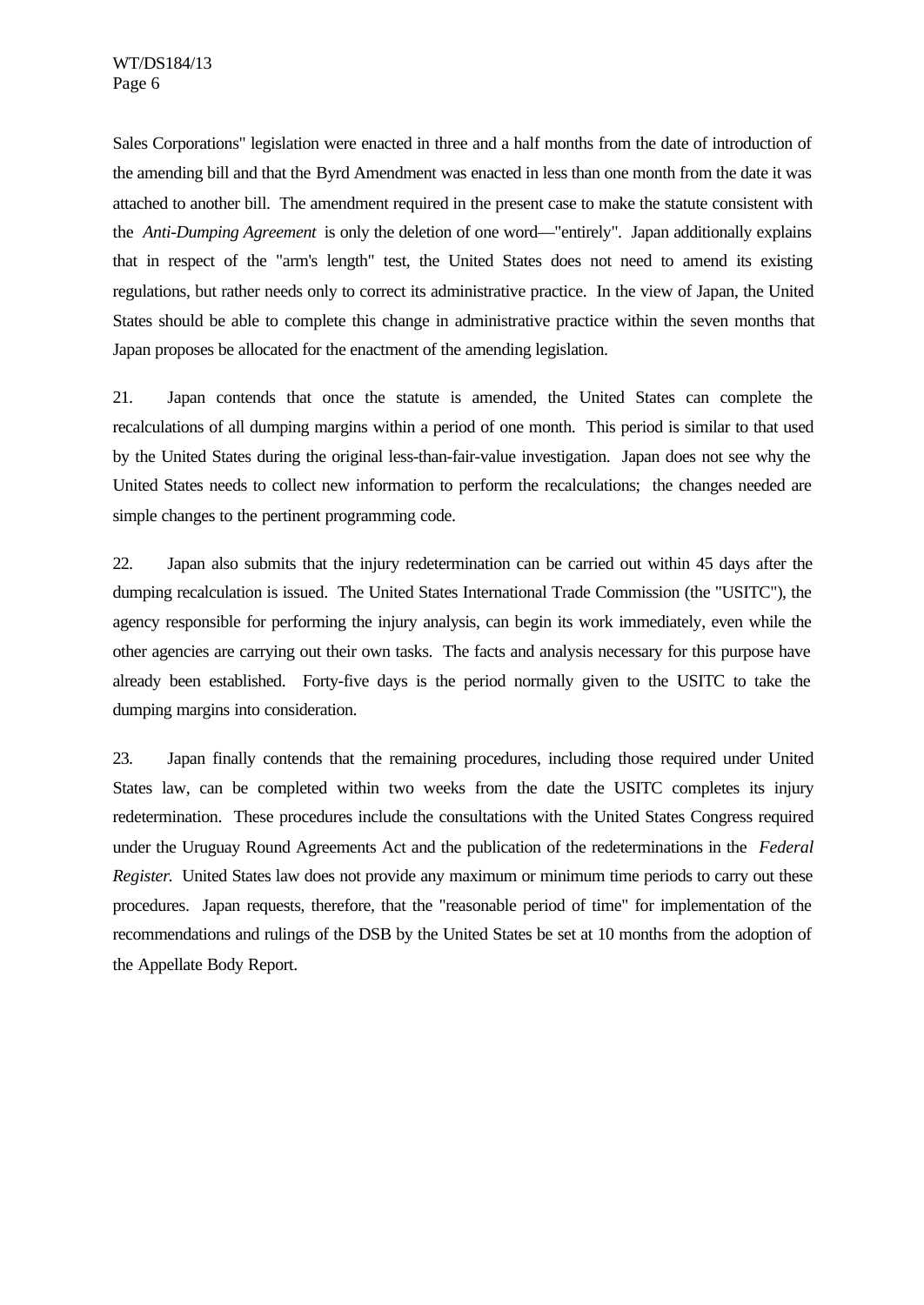#### **III. Reasonable Period of Time**

24. My task in this arbitration is to determine the "reasonable period of time", as that term is used in Article 21.3 of the DSU, for the implementation of the recommendations and rulings of the DSB in *US – Hot-Rolled Steel.*

25. It is useful to recall the essential principle and rule that WTO Members are committed to "prompt compliance" with DSB recommendations and rulings<sup>12</sup> and that "prompt compliance" translates into "immediate" compliance.<sup>13</sup> When, however, such "immediate" compliance is "*impracticable*," then the Member bound to comply becomes entitled to "a reasonable period of time" within which to comply.<sup>14</sup> It is similarly salutary to recall that the 15-month period mentioned in Article 21.3(c) of the DSU is expressly designated as "a *guideline* for the arbitrator" (emphasis added): the "reasonable period of time" to implement panel or Appellate Body recommendations "should not exceed 15 months" from the date of adoption of the panel or Appellate Body Report, which period may, however, be "shorter or longer", "depending upon the particular circumstances." <sup>15</sup> I do not see any basis for reading the 15-month guideline as establishing a fixed maximum or "*outer* limit" for "a reasonable period of time." Neither, of course, does the 15-month guideline constitute a *floor* or "*inner* limit" of "a reasonable period of time". In *US – Hot-Rolled Steel*, the implementation of which is involved here, the Appellate Body had occasion to interpret the phrase "reasonable period" found in Article 6.8 of the *Anti-Dumping Agreement* and "reasonable time" used in paragraph 1 of Annex II of that Agreement. "The word 'reasonable'", the Appellate Body stated:

> … implies a degree of flexibility that involves consideration of all of the circumstances of a particular case. What is "reasonable" in one set of circumstances may prove to be less than "reasonable" in different circumstances. This suggests that what constitutes a reasonable period or a reasonable time under Article 6.8 and Annex II of the *Anti-Dumping Agreement*, should be defined on a case-by-case basis, in the light of the specific circumstances of each investigation.

> In sum, a "reasonable period" must be interpreted consistently with the notions of flexibility and balance that are inherent in the concept of "reasonableness", and in a manner that allows for account to be taken of the particular circumstances of each case.<sup>16</sup>

<sup>&</sup>lt;sup>12</sup>Article 21.1 of the DSU.

<sup>&</sup>lt;sup>13</sup> Article 21.3 of the DSU.

<sup>14</sup>*Ibid*.

<sup>15</sup>*Ibid.*

<sup>16</sup>Appellate Body Report, *supra,* footnote 1, paras. 84-85.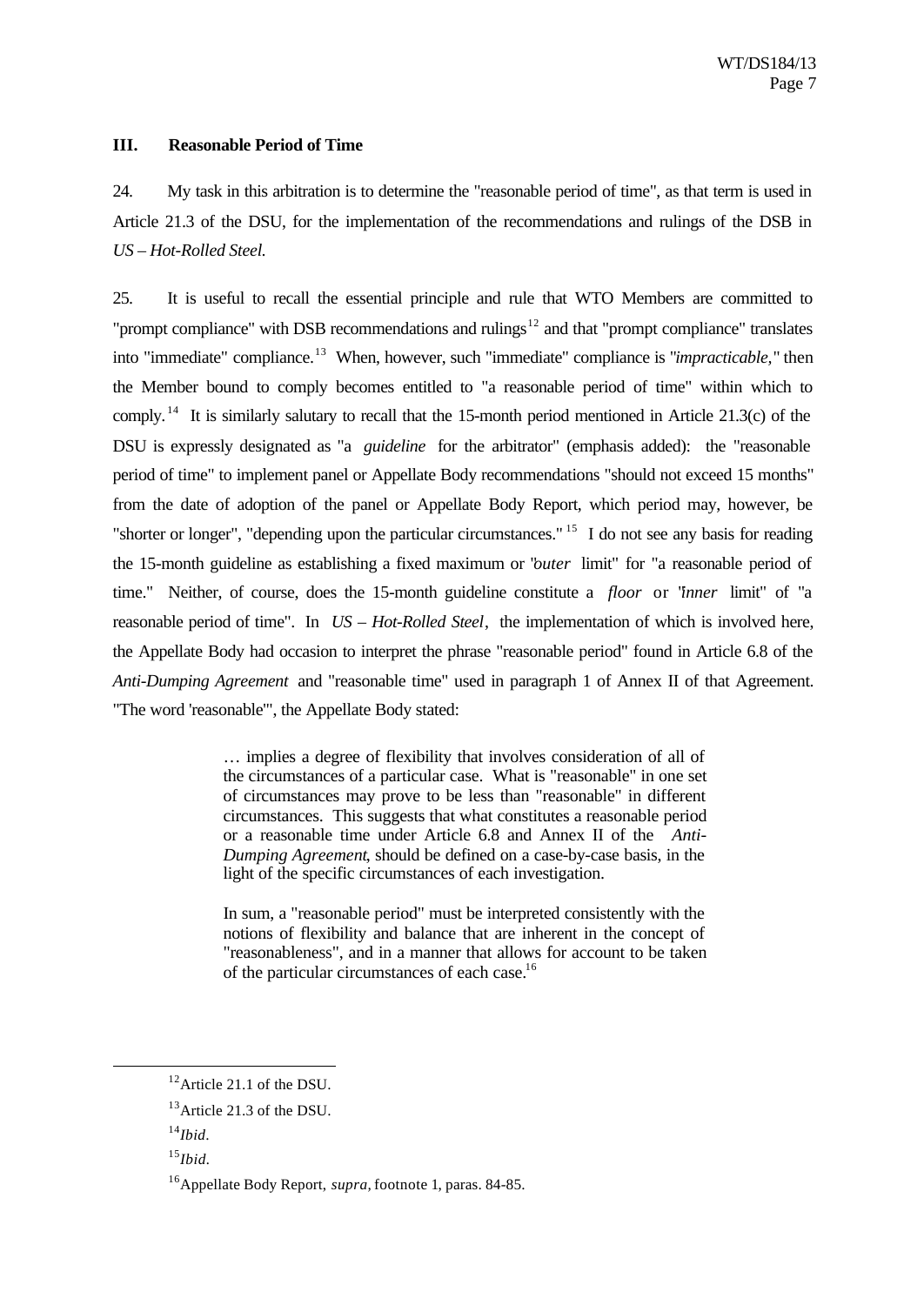26. Although, in the above excerpt the Appellate Body dealt with the *Anti-Dumping Agreement*, and not the DSU, the essence of "reasonableness" so articulated is, in my view, equally pertinent for an arbitrator faced with the task of determining what constitutes "a reasonable period of time" in the context of the DSU.

27. As already noted, the DSB adopted the Panel's recommendations as modified by the Appellate Body in *US – Hot-Rolled Steel*. The overall recommendation was that the United States bring its measures found to be inconsistent with the *Anti-Dumping Agreement* and the *Marrakesh Agreement Establishing the World Trade Organization* (the "*WTO Agreement*") into conformity with its obligations under those Agreements. The United States measures found to be WTO-inconsistent, pertinent for present purposes, were the following:

- (a) the application of "facts available" to NSC, NKK and KSC in the determination of the dumping margins of NSC, NKK and KSC;
- (b) Section  $735(c)(5)(A)$  of the United States Tariff Act of 1930, as amended, and the United States' application of this provision in connection with the determination of the anti-dumping duty rate for exporters which were not individually investigated (the "all others" rate) in this case;
- (c) the exclusion from the calculation of normal value, as outside "the ordinary course of trade", of certain home market sales to parties affiliated with an investigated exporter on the basis of the "99.5 percent" or "arm's length" test; and
- (d) the application of Section 771(7)( $C$ )(iv) of the United States Tariff Act of 1930, as amended, known as the captive production provision, in the determination in this case of injury sustained by the United States' hot-rolled steel industry.

28. In *Argentina – Measures Affecting the Export of Bovine Hides and the Import of Finished Leather: Arbitration under Article 21.3(c) of the DSU ("Argentina – Hides and Leather ")*, the Arbitrator stated that:

> [T]he non-conforming measure is to be brought into a state of conformity with specified treaty provisions either by *withdrawing* such measure completely, or by *modifying* it by excising or correcting the offending portion of the measure involved. Where the non-conforming measure is a statute, a repealing or amendatory statute is commonly needed. Where the measure involved is an administrative regulation, a new statute may or may not be necessary, but a repealing or amendatory regulation is commonly required.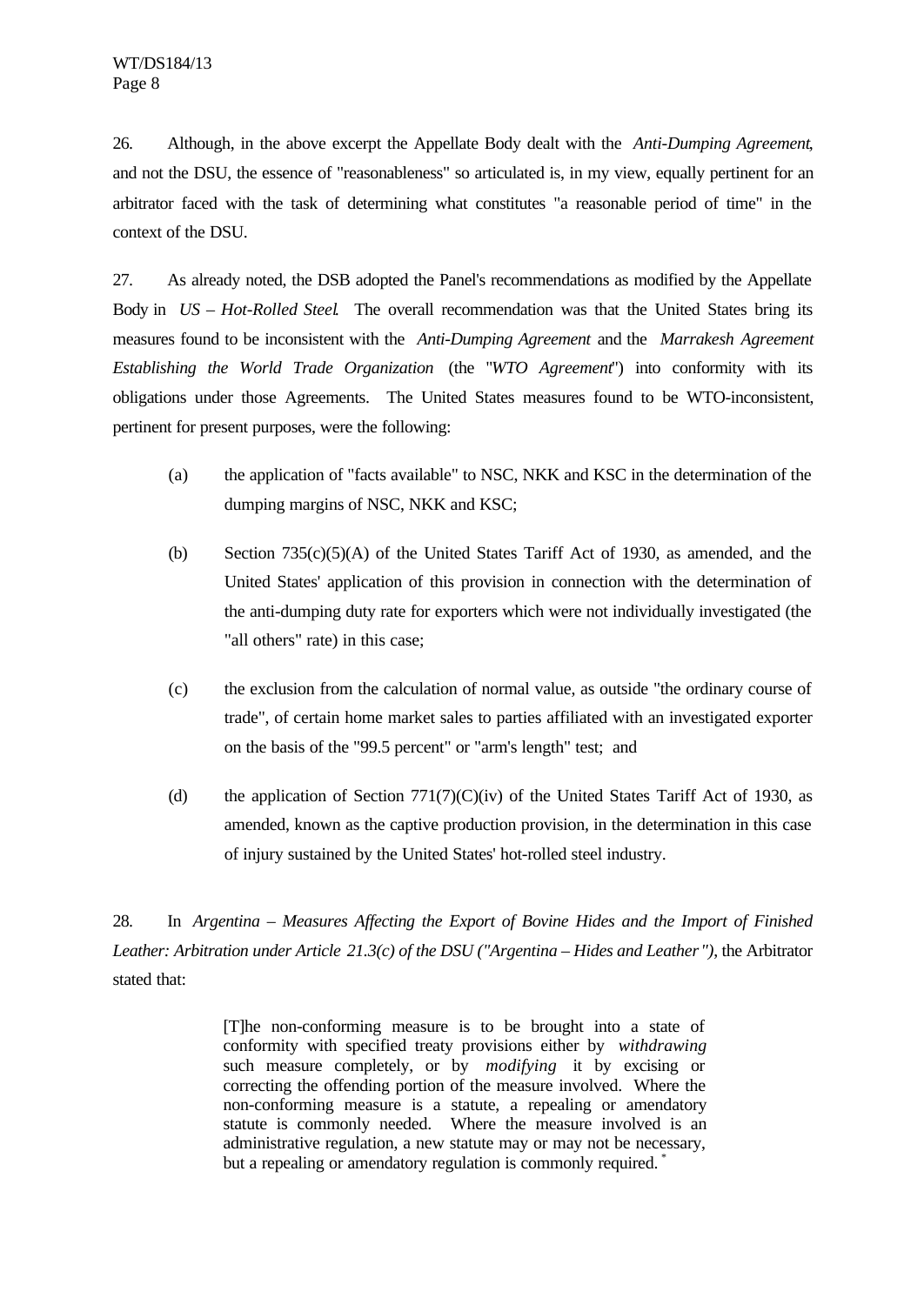It thus appears that the concept of compliance or implementation prescribed in the DSU is a technical concept with a specific content: the withdrawal or modification of a measure, or part of a measure, the establishment or application of which by a Member of the WTO constituted the violation of a provision of a covered agreement. (original emphasis) $17$ 

\_\_\_\_\_\_\_\_\_\_\_\_\_\_\_\_\_\_\_\_\_

\*The non-conforming measure might also assume other forms: e.g., an executive or administrative practice actually carried out but not specifically mandated or authorized by statute or administrative regulation; or a "quasijudicial" determination by an administrative body. Since the Argentine measures involved in this arbitration are not of these kinds, it is not necessary to examine the requirements of compliance where those other kinds of measures are concerned.

29. In the present case, both the United States and Japan are in agreement that a statute appropriately modifying Section 735(c)(5)(A) of the United States Tariff Act of 1930, as amended, would be necessary, both to put that (a) provision and (b) the application thereof in the determination of the "all others" anti-dumping duty rate in the present case, into a state of conformity with Article 9.4 of the *Anti-Dumping Agreement*.

30. There is, however, no agreement between the parties on what the amending statute should set forth. Japan submits that all the amending law needs to do is to excise one word—"entirely"—from the existing statute, that is, Section  $735(c)(5)(A)$  of the United States Tariff Act of 1930, as amended. The United States believes that Japan's view is oversimplified and that a more complex amending statute may well be necessary or appropriate. However, the United States has not, at this time, determined the proper scope and specific content of the necessary legislation. The United States also adverts to the presence of the *lacuna* identified by the Appellate Body in Article 9.4 of the *Anti-Dumping Agreement*, in effect suggesting, it appears to me, that the amending United States legislation might also address the matter of ensuring that the *lacuna* is filled in a WTO-consistent manner.<sup>18</sup> I do not believe that an arbitrator acting under Article 21.3(c) of the DSU is vested with jurisdiction to make any determination of the proper scope and content of implementing legislation, and hence do not propose to deal with it. The degree of complexity of the contemplated implementing legislation may be relevant for the arbitrator, to the extent that such complexity bears upon the length of time that may reasonably be allocated to the enactment of such legislation. But the proper scope and content of anticipated legislation are, in principle, left to the implementing WTO Member to determine.

<sup>&</sup>lt;sup>17</sup> Award of the Arbitrator, WT/DS155/10, 31 August 2001, paras. 40 and 41.

<sup>18</sup>Appellate Body Report, *US – Hot-Rolled Steel*, *supra,* footnote 1*,* para. 126. The Appellate Body noted that, "while Article 9.4 *prohibits* the use of certain margins in the calculation of the ceiling for the 'all others' rate, it does not expressly address the issue of *how* that ceiling should be calculated in the event that *all* margins are to be *excluded* from the calculation under the prohibitions". The Appellate Body did not address this matter, which had not been raised in the appeal.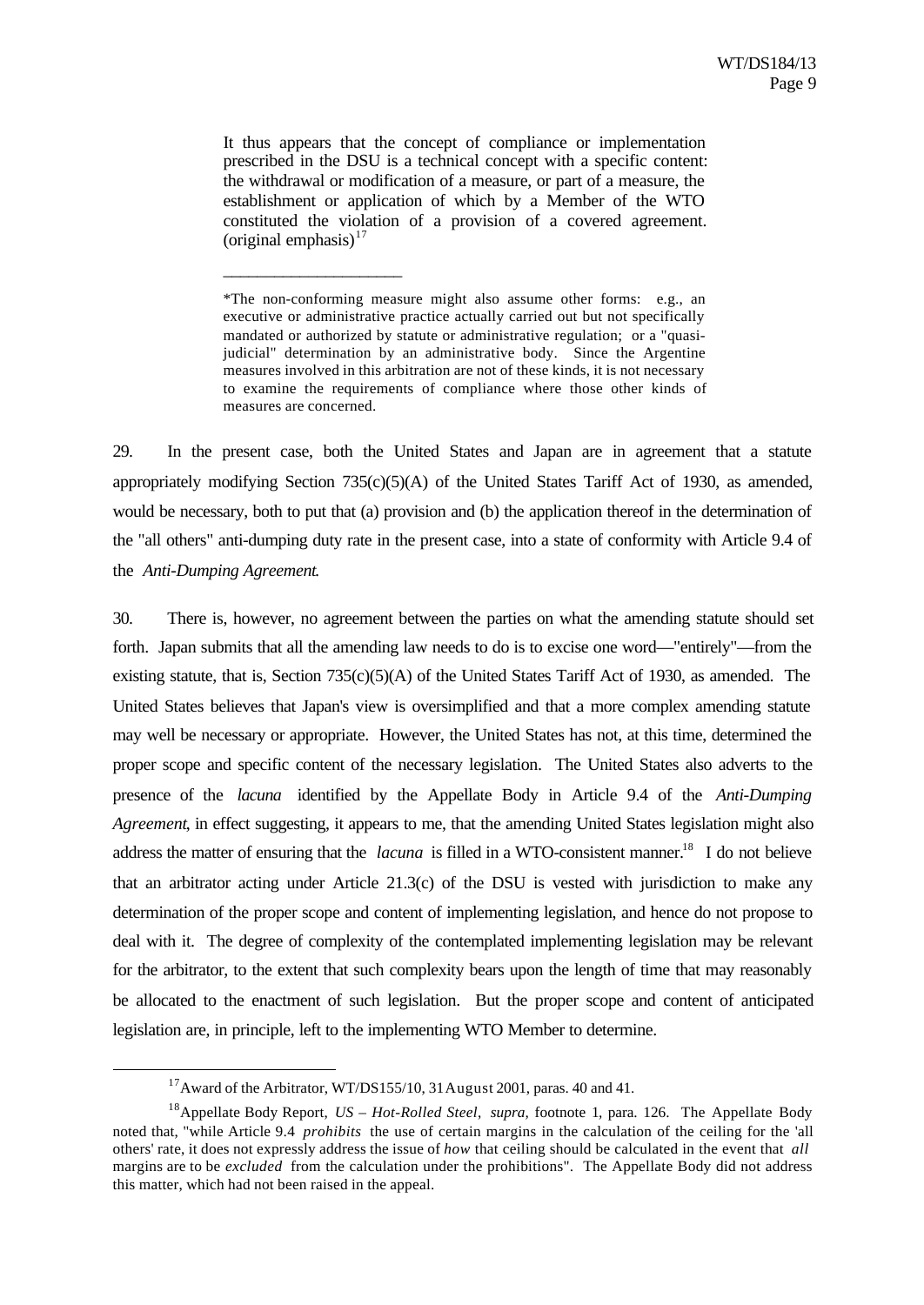31. There is also agreement between the United States and Japan that implementing action of an administrative nature is necessary in this case. It appears that such administrative implementation would not require the formulation and promulgation of some new administrative regulation to set aside or modify a pre-existing regulation. No pre-existing United States administrative regulation was found to be WTO-inconsistent by the Panel or the Appellate Body in *US – Hot Rolled Steel*. Rather, the corrective or implementing actions by administrative officials of the United States will include the revision of certain calculations or determinations made by such officials by excluding from or including in such determinations certain discrete data or transactions. Thus, in respect of the determination of the home value of the hot-rolled steel products here involved, certain sales transactions between an investigated exporter and its affiliated company, previously excluded under the "99.5 percent" or "arm's length" test applied by the United States administrative officials, would have to be factored in a redetermination of such home value. Again, the dumping margins of NSC, NKK and KSC would have to be recalculated or redetermined by, *inter alia*, replacing the "facts available" previously utilized with the data supplied by NSC, NKK and KSC. It may be that such redeterminations could result in consequential changes becoming necessary in "downstream" determinations by the same or other United States administrative officials or agencies.

32. The temporal relationship between the legislative and the administrative implementing actions is an important consideration in the present arbitration. The United States and Japan agree that the relationship is not necessarily a linear, sequential one and that some administrative actions may well be taken, or at least commenced, concurrently with the initiation of the legislative implementing effort.

33. There is, however, disagreement in respect of which administrative action or actions may be undertaken by the United States at the same time that its legislative amending process is set in motion. The United States argues that some of the administrative actions involved in implementation must be performed in a sequential order following the enactment of the amending statute. More specifically, the United States states that it cannot undertake, for instance, the recalculation of the "all others" antidumping duty rate before completion of the amendment of Section 735(c)(5)(A) of the United States Tariff Act of 1930, as amended.<sup>19</sup> At the same time, the United States states that modification of the "99.5 percent" or "arm's length" test applied in practice by its administrative officials has already been commenced and will be completed even before the amendment of Section  $735(c)(5)(A)$  is done.<sup>20</sup>

34. In support of its request for a period of 4 months to complete the administrative actions necessary for implementation, in addition to the period of 14 months for the legislative phase of such implementation, the United States adverts to certain requirements of the *Anti-Dumping Agreement*

 $19$ United States' response to questions at the oral hearing. <sup>20</sup>*Ibid*.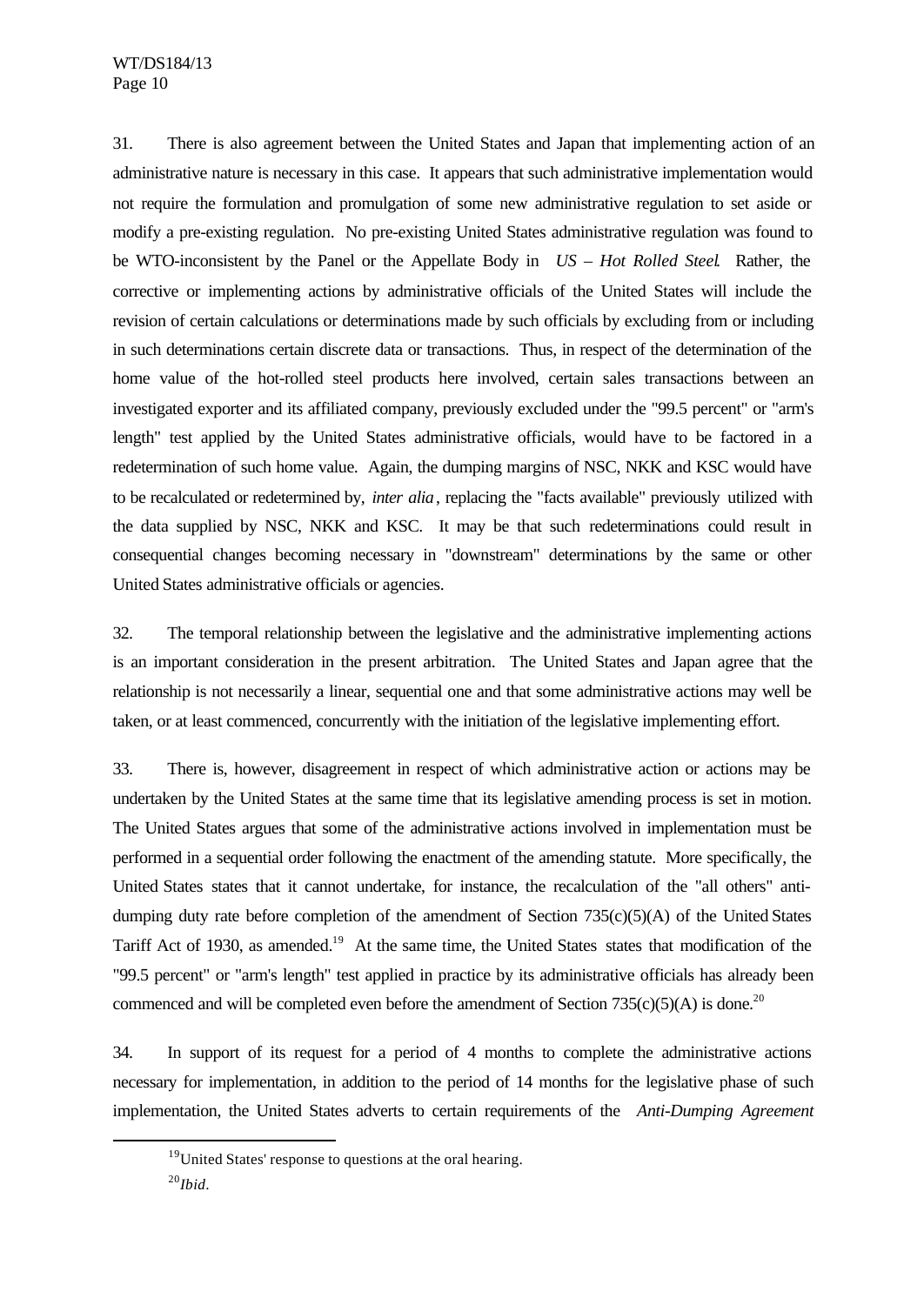relating to due process and transparency standards to be complied with in anti-dumping investigations carried out by the authorities of a WTO Member. These embrace, for instance, giving "all interested parties  $\ldots$  a full opportunity for the defense of their interests"<sup>21</sup>, including meeting "parties with adverse interests, so that opposing views may be presented and rebuttal arguments offered" $^{22}$ ; providing "timely opportunities" for interested parties to see information relevant to their cases and to prepare presentations based on that information;<sup>23</sup> and giving public notice and explanation of, e.g., preliminary and final determinations of the Member's authorities.<sup>24</sup> The United States stresses that the above standards are applicable in respect of a redetermination based on the DSB's recommendations and rulings, and adverts to provisions of its own laws and regulations said to reflect those treaty standards.<sup>25</sup>

<sup>21</sup>Article 6.2 of the *Anti-Dumping Agreement*.

 $^{22}$ *Ibid.* 

l

<sup>23</sup>Article 6.4 of the *Anti-Dumping Agreement*.

<sup>24</sup>Article 12 of the *Anti-Dumping Agreement.*

 $25$ Sections 129(c) and (d) of the Uruguay Round Agreements Act in relevant part provide:

(c) EFFECTS OF DETERMINATIONS; NOTICE OF IMPLEMENTATION.—

(2) NOTICE OF IMPLEMENTATION.—

(A) The administering authority shall publish in the Federal Register notice of the implementation of any determination made under this section with respect to title VII of the Tariff Act of 1930.

…

(B) The Trade Representative shall publish in the Federal Register notice of the implementation of any determination made under this section with respect to title II of the Trade Act of 1974.

(d) OPPORTUNITY FOR COMMENT BY INTERESTED PARTIES -Prior to issuing a determination under this section, the administering authority or the Commission, as the case may be, shall provide interested parties with an opportunity to submit written comments and, in appropriate cases, may hold a hearing, with respect to the determination. (Exhibit 12 to the United States' submission)

See, further, Section 123(g) of the Uruguay Round Agreements Act, which provides in relevant part:

(g) REQUIREMENTS FOR AGENCY ACTION.—

(1) CHANGES IN AGENCY REGULATIONS OR PRACTICE.— In any case in which a dispute settlement panel or the Appellate Body finds in its report that a regulation or practice of a department or agency of the United States is inconsistent with any of the Uruguay Round Agreements, that regulation or practice may not be amended, rescinded, or otherwise modified in the implementation of such report unless and until —

(C) the head of the relevant department or agency has provided an opportunity for public comment by publishing in the Federal Register the proposed modification and the explanation for the modification;

…

…

(F) the final rule or other modification has been published in the Federal Register. (Exhibit 1 to the United States' submission.)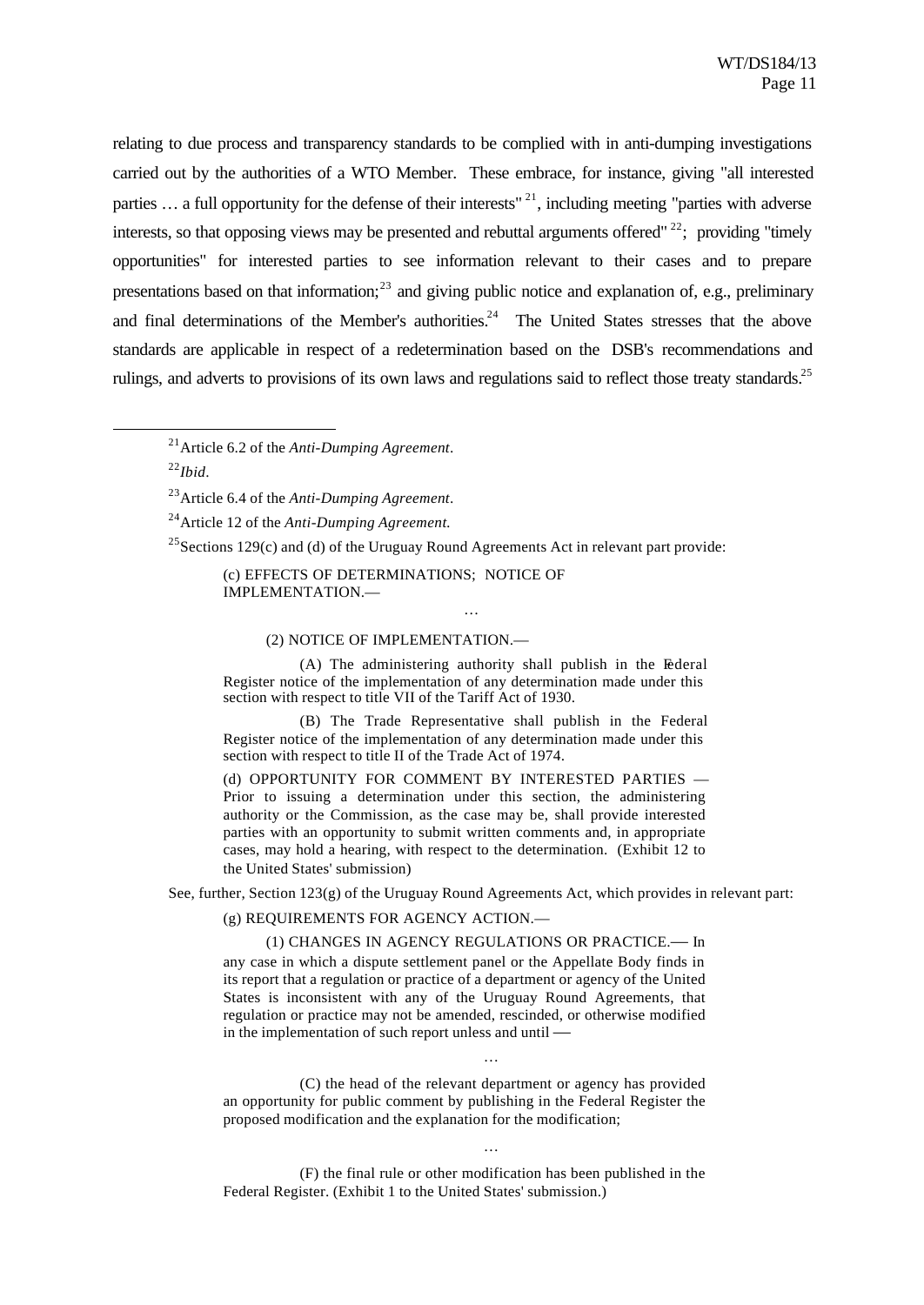In the light of the foregoing, "and the particular circumstances of this case where much work can be done prior to the enactment of any legislation", the United States submits the following breakdown of administrative activity it proposes to undertake following the passage of legislation:

> [A] minimum of 30 days following any legislation to make a "preliminary" redetermination available to the parties (compared to 140 days for a preliminary determination in a normal investigation), a further 30 days to provide an opportunity for interested parties to provide comments (compared to 50 days for a normal investigation), 30 days to produce a final redetermination (including rebuttal comments, a hearing, and consideration of comments and views in the final determination)(a total time of 60 days from "preliminary" to "final" determination, compared to 75 days in a normal investigation), and a final 30 days to make any necessary corrections (the same as in a normal investigation). This is a total of 120 days, or four months. $^{26}$

35. Japan did not address the question whether the provisions of Articles 6.2, 6.4 and 12 of the *Anti-Dumping Agreement* are applicable in the context of redeterminations made in the course of implementing recommendations and rulings of the DSB. I do not consider it necessary to pass upon that question in this arbitration. It seems sufficient to note that, upon the assumption they are here applicable, Articles 6.2, 6.4 and 12 do not establish any minimum or maximum time periods for carrying out the steps respectively contemplated by those Articles. It may also be noted that Section  $123(g)$  of the United States Uruguay Round Agreements Act establishes conditions or requirements for modification of an administrative practice found by a panel or the Appellate Body to be WTOinconsistent, but not minimum or maximum time periods for each step.<sup>27</sup> Section 129 of the same United States statute, sets time limits for actions by the USITC and the United States Department of Commerce (as "administering authority") that would render previous actions or determinations

<sup>&</sup>lt;sup>26</sup>United States' submission, para. 45.

<sup>&</sup>lt;sup>27</sup>Section 123(g)(2) provides that the final rule or modification may not go into effect *before* the end of a *60-day period* beginning on the date on which consultations under paragraph (1)(E) begin, unless the President determines that an earlier effective date is in the United States' national interest. The consultations contemplated in (1)(E) are between the United States Trade Representative and the relevant department or agency head, and the appropriate congressional committees on the proposed contents of the modified practice. (Exhibit 1 to the United States' submission)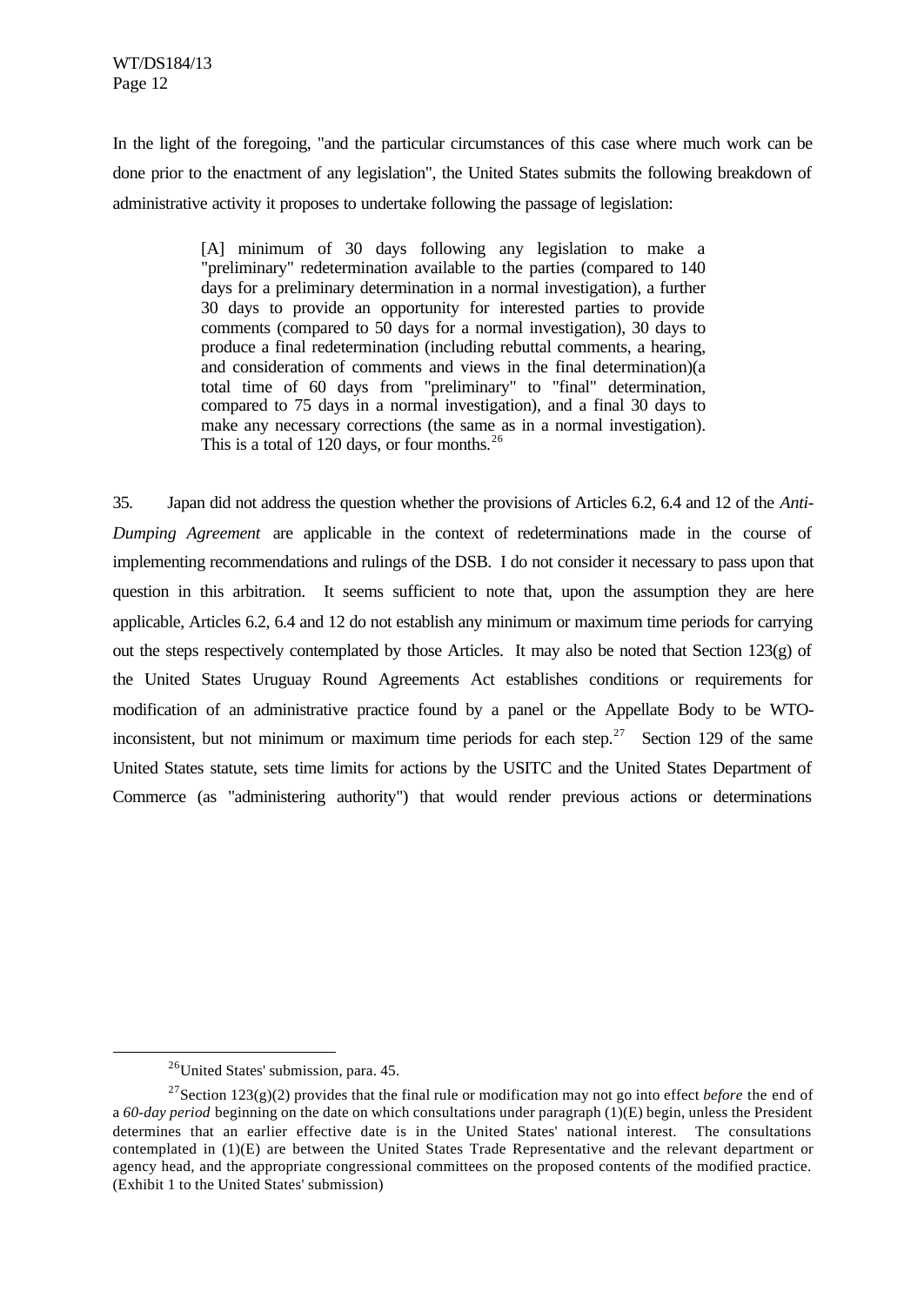WTO-consistent.<sup>28</sup> For the USITC, the *time-limit* is 120 days; for the "administering authority", the *maximum* period is 180 days. In both cases, the *maximum* periods are reckoned from the time the

 $28$ Sections 129(a) and (b) provide in relevant part:

l

(a) ACTION BY UNITED STATES INTERNATIONAL TRADE COMMISSION.— …

(4) COMMISSION DETERMINATION.— Notwithstanding any provision of the Tariff Act of 1930 or title II of the Trade Act of 1974, if a majority of the Commissioners issues an affirmative report under paragraph (1), the Commission, upon the written request of the Trade Representative, shall issue a determination in connection with the particular proceeding that would render the Commission's action described in paragraph  $(1)$  not inconsistent with the findings of the panel or Appellate Body. The Commission shall issue its determination not later than 120 days after the request from the Trade Representative is made.

(5) CONSULTATIONS ON IMPLEMENTATION OF COMMISSION DETERMINATION.— The Trade Representative shall consult with the congressional committees before the Commission's determination under paragraph (4) is implemented.

(6) REVOCATION OF ORDER.— If, by virtue of the Commission's determination under paragraph (4), an antidumping or countervailing duty order with respect to some or all of the imports that are subject to the action of the Commission described in paragraph (1) is no longer supported by an affirmative Commission determination under title VII of the Tariff Act of 1930 or this subsection, the Trade Representative may, after consulting with the congressional committees under paragraph (5), direct the administering authority to revoke the antidumping or countervailing duty order in whole or in part.

…

#### (b) ACTION BY ADMINISTERING AUTHORITY.—

(1) CONSULTATIONS WITH ADMINISTERING AUTHORITY AND CONGRESSIONAL COMMITTEES.— Promptly after a report by a dispute settlement panel or the Appellate Body is issued that contains findings that an action by the administering authority in a proceeding under title VII of the Tariff Act of 1930 is not in conformity with the obligations of the United States under the Antidumping Agreement or the Agreement on Subsidies and Countervailing Measures, the Trade Representative shall consult with the administering authority and the congressional committees on the matter.

(2) DETERMINATION BY ADMINISTERING AUTHORITY.— Notwithstanding any provision of the Tariff Act of 1930, the administering authority shall, within 180 days after receipt of a written request from the Trade Representative, issue a determination in connection with the particular proceeding that would render the administering authority's action described in paragraph (1) not inconsistent with the findings of the panel or the Appellate Body.

(3) CONSULTATIONS BEFORE IMPLEMENTATION.— Before the administering authority implements any determination under paragraph (2), the Trade Representative shall consult with the administering authority and the congressional committees with respect to such determination.

(4) IMPLEMENTATION OF DETERMINATION.— The Trade Representative may, after consulting with the administering authority and the congressional committees under paragraph (3), direct the administering authority to implement, in whole or in part, the determination made under paragraph (2). (Exhibit 12 of the United States' submission)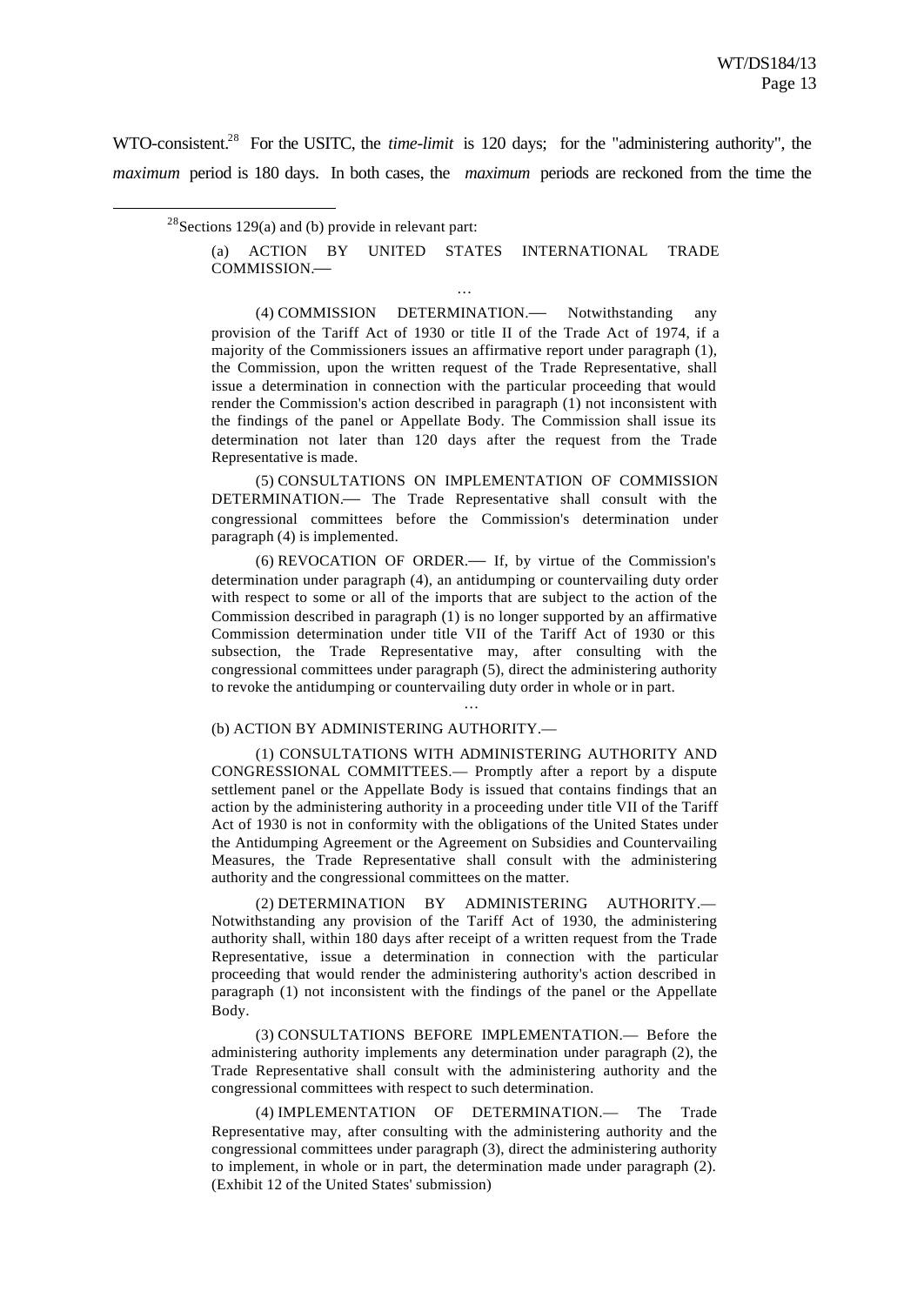United States Trade Representative (the "USTR") requests the USITC or the "administering authority" to render the WTO-consistent redetermination. In both cases, too, consultations with the appropriate congressional committees and provision of opportunity for comment are required by the statute.

36. The United States has not been specific on whether or not it would carry out a redetermination of the presence of "material injury" after factoring in the results of the recalculations carried out administratively, and re-evaluating the overall condition of the hot-rolled steel industry in the light of an appropriate analysis of both the "merchant" market and the "captive production" market in that industry. However, the United States has clearly stated that, should it undertake an injury redetermination, it will do so within the confines of the 18-month period it has requested for legislative *cum* administrative implementation.<sup>29</sup> One assumption that naturally suggests itself is that the United States, in its request for a total of 18 months for implementation measures, has built into that request whatever time it may need should it conclude that an injury redetermination is necessary or appropriate.

37. Japan believes that the time periods built into the four months requested by the United States for its administrative, post-legislative phase of implementation are too long and not really necessary considering the kind of operations involved in administrative recalculations of discrete data. It should be noted in this connection that the United States was not very clear as to which administrative acts (other than the recalculation of the "all others" anti-dumping duty rate) need to be postponed to the postlegislative phase, and why and to what extent. It appears that, in some instances, the matter of timing of the administrative redetermination could reflect, not United States legal requirements, but rather considerations of "efficiency"<sup>30</sup>, in the sense of economy of effort, that is, doing several redeterminations at the same time, rather than separately and sequentially.

38. Turning to the legislative phase of the implementation of the pertinent recommendations and rulings of the DSB, two submissions of the United States may in particular be usefully noted. One is that "pre-legislative" consultations between the relevant executive and administrative officials and the pertinent congressional committees of the Congress of the United States are necessary in the effort to develop and organize the broad support necessary for the adoption by both Houses of Congress of a particular proposed WTO-compliance bill. According to the United States, these consultations are

 $29$ United States' response to questioning at the oral hearing. <sup>30</sup>*Ibid*.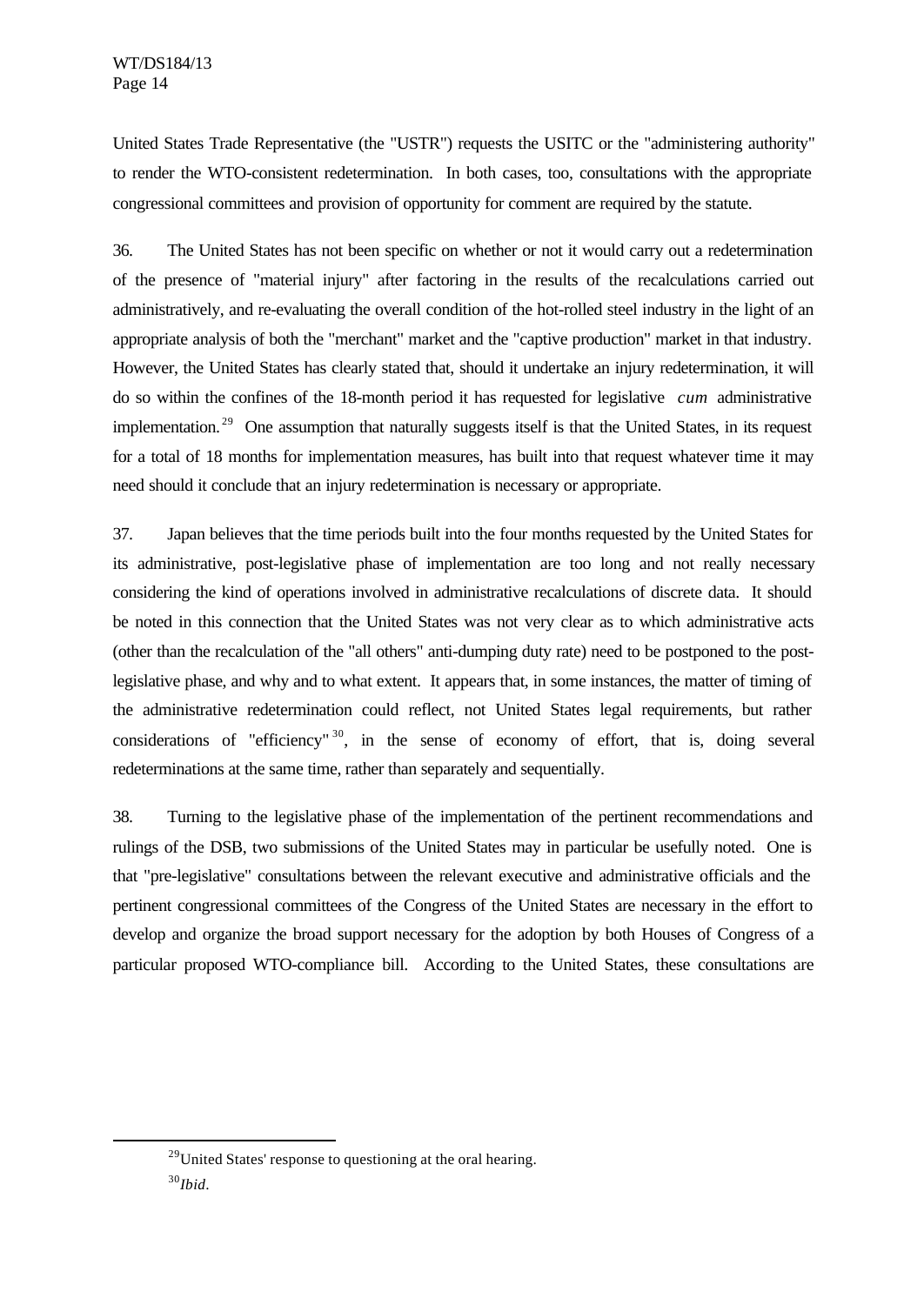different from and do not replace or supersede the formal discussions that take place between the executive and administrative agencies concerned and the legislative committees to which a bill, once introduced, may be assigned. $31$  Even so, it does not seem unreasonable to infer that the formal proceedings are likely to be carried out with more dispatch in view of the "pre-legislative", informal consultations already undertaken. In *Chile – Taxes on Alcoholic Beverages – Arbitration under Article 21.3(c) of the DSU* ("*Chile – Alcoholic Beverages* "), the Arbitrator noted that the "prelegislative" phase is "an important phase if the success of the legislative effort is important." <sup>32</sup>

39. The second submission of the United States worth particular note is that Japan's claim that "a reasonable period of time" in the present case consists of 10 months, ignores the fact that important trade bills commonly are approved towards or at the end of the regular session of the United States Congress. A 10-month period would end in June 2002, while the second session of the 107th Congress would probably end in October 2002.<sup>33</sup> Japan, for its part, argues that important bills have in fact been passed in the midst of a legislative session of the United States Congress. The United States also points out that, in two dispute settlement proceedings which reached the stage of arbitration under Article 21.3(c) of the DSU, *US – 1916 Act* and *US – Section 110(5) Copyright Act*, the arbitrators set the reasonable period at 10 months and 12 months, respectively.<sup>34</sup> The United States on 12 July 2001 asked the DSB to modify the reasonable period of time determined by the arbitrators in both cases, that were due to expire, respectively, on 26 July 2001 and 27 July 2001, so that the modified periods would instead end on 31 December 2001, or on the date on which the then current 2001 session of the United States Congress adjourned, whichever was earlier. At its meeting of 24 July 2001, the DSB noted and agreed to the United States' request. In both instances, the complaining parties—the European Communities and Japan in *US – 1916 Act;* and the European Communities in *US – Section 110(5) of the US Copyright Act*—having previously reached some understanding with the United States on the matter, did not oppose the requests of the United States.<sup>35</sup> It appears to me that whether the actions of the DSB in those two instances have any precedential value in respect of the present arbitration proceedings, is open to substantial debate. The present proceedings have been precipitated precisely by the failure of the parties to the dispute to reach an agreement on a reasonable period of time to comply under Article 21.3(b) of the DSU.

 $31$ United States' response to questioning at the oral hearing.

 $32$ Award of the Arbitrator, WT/DS87/15, WT/DS110/14, 23 May 2000, para. 43.

<sup>&</sup>lt;sup>33</sup>United States' submission, para. 15.

<sup>34</sup>Award of the Arbitrator, *US – 1916 Act*, *supra* , footnote 9 and Award of the Arbitrator, *US – Section 110(5) Copyright Act*, *supra*, footnote 9.

 $35$ WT/DSB/M/107, paras. 64 and 69-70.